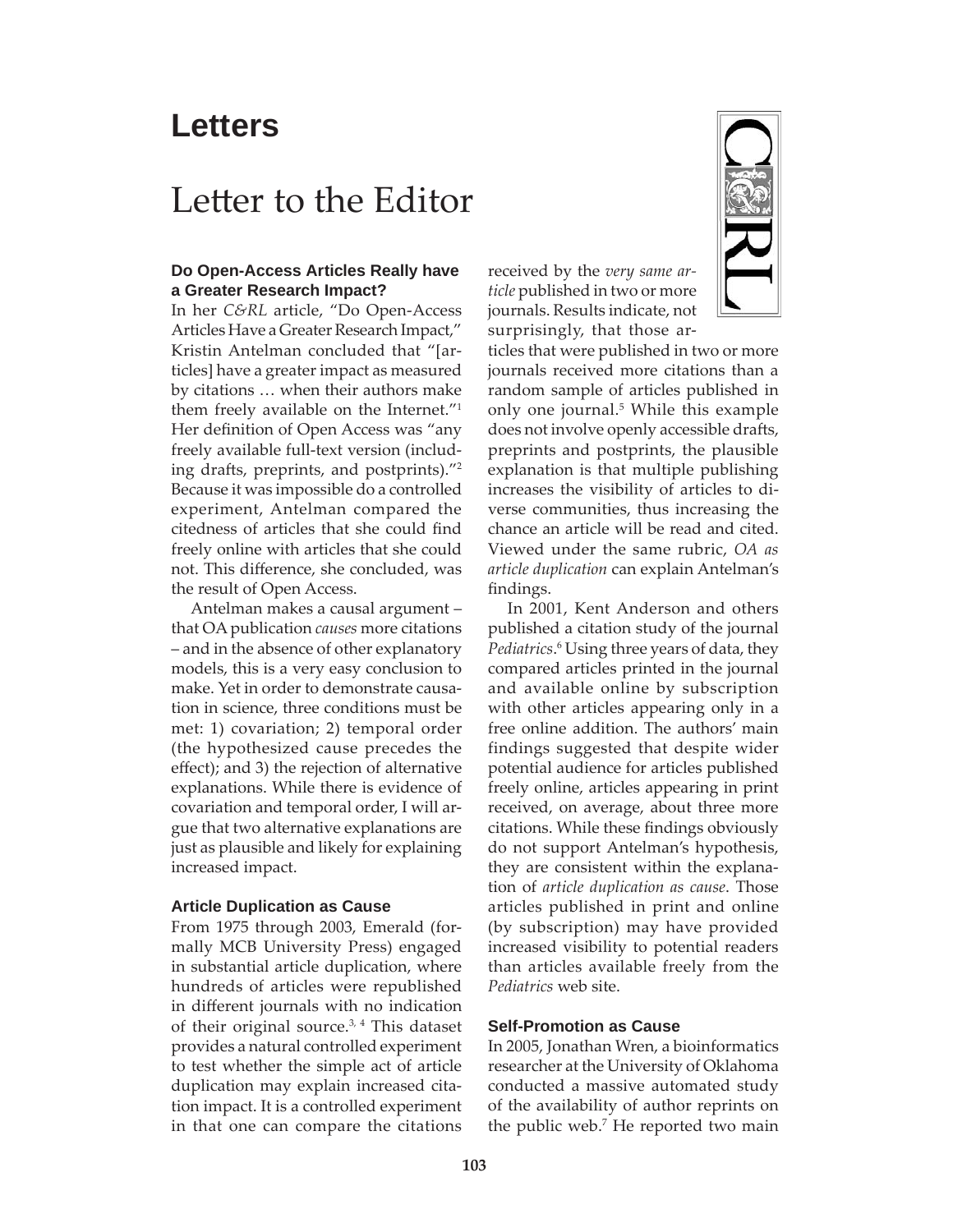#### **104 College & Research Libraries 104 College & Research Libraries** March 2006

conclusions: that articles available freely online yielded more citations; and that there was a high degree of association between high-prestige journals and frequency of author reprints. Journals with high Impact Factors (*New England Journal of Medicine*, *Nature*, *Science*, and *Cell*) were associated with a higher degree of author republishing than lower-impact journals. Wren went further to discuss possible causes of this difference and briefly discusses a "trophy effect – the desire for researchers to display their accomplishments – which would explain why high impact publications are more common online."8 This is consistent with Antelman's findings, that "the greatest impact of open access is with the mostcited articles."9

The desire to self-promote, especially those articles that one deems are worthy of additional exposure, may be a second explanatory cause in Antleman's study, and explain why articles that she could find online were more highly cited than articles that were not. This explanation of causation works in the opposite direction – being online was the *result* of an author

promoting a high-impact article, or more explicitly, OA is the result of self-promotion.

### **Conclusion**

The study of citation behavior is complex and involves multiple confounding, and interacting variables. Methodologically, it is very difficult to distinguish whether Open Access is an explanatory cause of increased access, or whether it is merely an artifact of other causal explanations such as article duplication or self-promotion. Do Open Access articles really have a greater research impact, as Antelman suggests? Yes, but Open Access may not be the cause. It may be more reasonable to say that "author republishing (online and in print) may increase citation impact, especially among highly prestigious journals and authors." Although this is not as simple as declaring that Open Access increases citation impact, it may be much more precise.

> Philip M. Davis *Life Sciences Librarian Cornell University pmd8@cornell.edu*

#### **Notes**

1. Kristin Antelman, "Do Open Access Articles Have a Greater Research Impact?" *College & Research Libraries* 65, no. 5 (Sep 2004): 372-82.

2. Ibid., 375

3. Philip M. Davis, "The Ethics of Republishing: A Case Study of Emerald/MCB University Press Journals," *Library Resources & Technical Services* 49, no. 2 (2005): 72-78.

4. Philip M. Davis, "Article Duplication in Emerald/MCB Journals Is More Extensive Than First Reported: Possible Conflicts of Financial and Functional Interests Are Uncovered," *Library Resources & Technical Services* 49, no. 4 (2005): 148-50.

5. Philip M. Davis, unpublished data.

6. Kent Anderson, John Sack, Lisa Krauss, and Lori Keefe, "Publishing Online-Only Peer-Reviewed Biomedical Literature: Three Years of Citation, Author Perception, and Usage Experience," *Journal of Electronic Publishing* 6, no. 3 (2001), available: http://www.press.umich. edu/jep/06-03/anderson.html

7. Jonathan D.Wren, "Open access and openly accessible: a study of scientific publications shared via the internet," *BMJ* 330 no. 7500 (2005), available: http://bmj.bmjjournals.com/cgi/content/abstract/330/7500/1128

8. Wren. Ibid., 4.

9. Antelman. Ibid., 378